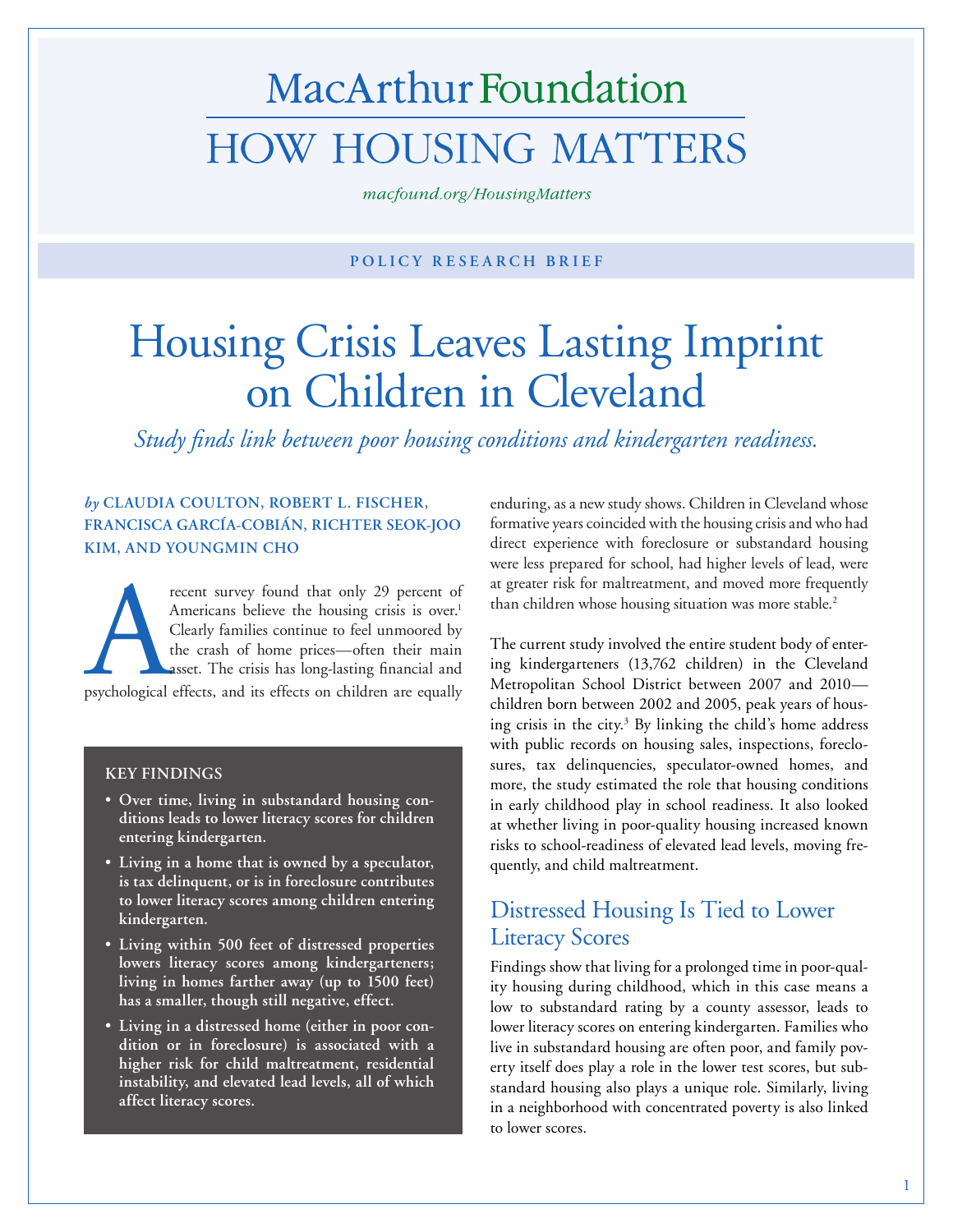### The Housing Crisis Took a Toll

Foreclosures, tax delinquencies, and speculation were all on the rise in Cleveland during the study, and all of these conditions had negative effects on children's literacy scores. Children who lived in a foreclosed home, for example, had lower literacy than children who were in more secure housing. Moreover, the study finds some spillover effects of nearby distressed housing. Distressed homes within 500 feet of the child's home had a significant effect on his or her literacy development. The effect weakened with distance. Not all conditions tested had negative effects on children. A home with very low market value—under \$30,000—for example, had no effect on children's performance.

The results also find that eliminating housing and neighborhood disadvantage, particularly in highly segregated places like Cleveland, could help narrow the achievement gap between African American and white children. After controlling for housing disadvantage, African American students performed on par with white students in this study.

#### Poor Housing Exacerbates Other Risk Factors

The study also finds that poor housing quality and more housing market distress increase rates of child maltreatment, elevated lead levels, and frequent moves, all known risk factors contributing to achievement gaps. Living in a home that was in foreclosure, for example, increased the risk of child maltreatment in early childhood.

Parents' stress may be a culprit in the outcomes, given the importance to healthy childhood development of attentive and consistent parenting, which stress can undermine. A recent study, for example, linked parenting stress to an increased risk of child maltreatment in homes undergoing foreclosures.4 Chaos in daily life also influences children, as a recent brief in this series shows.<sup>5</sup> In addition, homes with neglected maintenance can expose children to lead, with its well-known harms to cognitive development.<sup>6</sup> Interestingly, this study finds that homes with a very low market value reduced family mobility, perhaps because families were reluctant to give up an affordable unit even when conditions were less than ideal.

## Policy Implications

Where children spend their formative years shapes their lives. Much research has documented how important a child's environment is to healthy development, which in turn sets the stage for a positive school career. Now it is becoming clear that a child's house itself also shapes his or her future.

**Rehabbing and rebuilding housing, particularly in cities like Cleveland that were hit hard by the housing crisis, can be a smart investment in children's futures.** The housing crisis decimated housing stock in many low-income neighborhoods across the country. In some Cleveland neighborhoods, up to half of the homes were in foreclosure in late 2009.7 Many of these neighborhoods were also predominantly African American. Many homes in these neighborhoods were abandoned, neglected, or sunk into disrepair.

The decaying housing stock, as this study shows, has serious effects on children. Without funding and attention to repairing and housing stock upkeep, particularly in low-income neighborhoods, more children will start school behind their more advantaged peers, widening the achievement gap even more. The gap in standardized test scores between high- and low-income children has grown 40 percent since the 1970s.<sup>8</sup> Investing in repairing a home or helping a family remain stably housed in quality housing can be a cost-effective investment with high returns as children start school off on par with their peers instead of behind them.

**Greater collaboration across agencies** could also support children. School districts, municipal building and environmental health departments, early childhood programs, housing providers, and community development agencies could work together, with housing conditions and school-readiness at the center of their efforts. Health and human service providers could also screen for housing problems and refer at-risk families for assistance.

**Establishing early warning data systems** can track properties that are falling into disrepair. Community-based organizations could use the information to reach out to families, screen for lead among children, and provide families with supports and information to evaluate the risks they are facing. Community organizations could also coordinate with health and housing departments based on the data.

### Study Design

The study examined the link between housing and school-readiness among all children in Cleveland entering public kindergarten between 2007 and 2010. The study followed the children for their first five years of life, tracking where they lived and the conditions of their homes and neighborhoods.

The study linked the address histories of the 13,762 entering kindergarteners with housing records from multiple public sources, including sources on housing type, conditions, values, land use codes, if public housing, deed transfers, foreclosure filings, vacancy status, housing code violations, demolitions, and tax delinquencies. For each address, they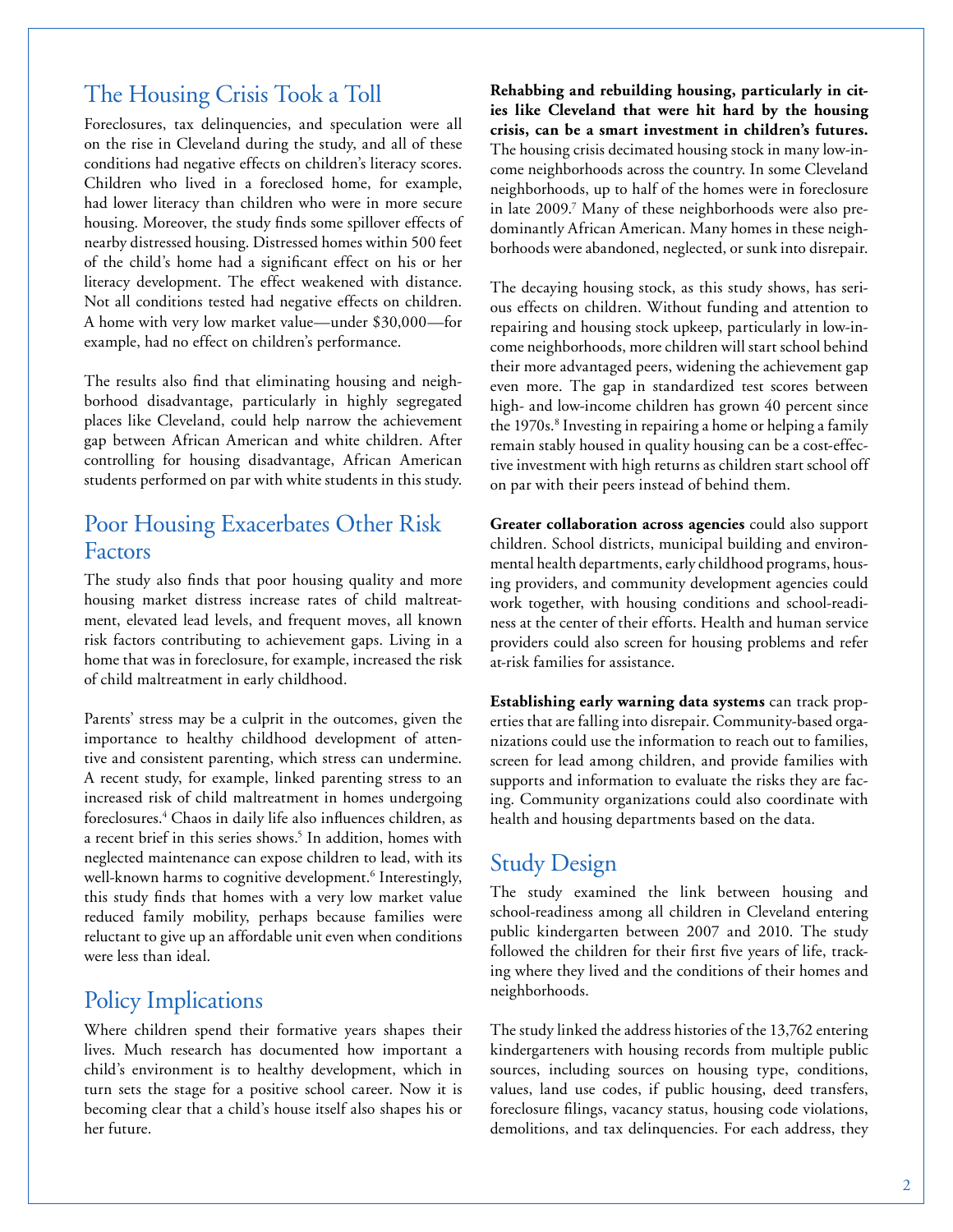also specified a zone of up to 1500 feet around the house to capture the housing market conditions in the surrounding area.

Housing and neighborhood conditions were based on the county tax assessor's grade for a home (poor, very poor, or unsound), a very low market value (less than \$30,000), foreclosures, tax delinquencies, and whether a speculator owned the home. Literacy scores were based on the Kindergarten Readiness Assessment-Literacy test that Cleveland school district conducted at the time.

The study design—population-based and longitudinal helped to account for selection issues that bedevil cross-sectional or survey studies, those factors that may predispose a family to otherwise live in certain neighborhoods or in poor housing, such as income. Moreover, few studies have explored how the duration of housing problems affects children, which this study addresses by using administrative data to capture multiple measures of housing conditions over time.

## Endnotes

- 1. MacArthur Foundation, "Pessimism About Prolonged Housing Affordability Crisis is On the Rise, 2016 How Housing Matters Survey Finds," June 16, 2016.
- 2. This brief is based on Claudia Coulton et al., "Temporal Effects of Distressed Housing on Early Childhood Risk Factors and Kindergarten Readiness," *Children and Youth Services Review*, 68 (September 2016): 59-72.
- 3. In 2009, Cuyahoga County, which includes Cleveland, posted a record number of foreclosure filings, according to the New York Times. The city estimated that 10,000 houses, or 1 in 13, were vacant at the end of 2009. Alex Kotlowitz, "All Boarded Up," *New York Times Magazine*, March 4, 2009.
- 4. L.M. Berger et al., "Home Foreclosure and Child Protective Services Involvement," *Pediatrics*, 136 (2) (2015): 299-307.
- 5. For chaos and its impact on children, see Rebekah Levine Coley et al., "The Effects of Housing and Neighborhood Chaos on Children." How Housing Matters policy brief (Chicago: John D. and Catherine T. MacArthur Foundation, 2016).
- 6. Jacob and colleagues find that disinvestment and lack of maintenance in housing are key factors that explain why poor children are more exposed to lead. D.E. Jacobs et al., "The Relationship of Housing and Population Health: A 30-Year Retrospective Analysis," *Environmental Health Perspectives*, 117(4) (2009): 597-604.
- 7. Claudia Coulton et al., "Facing the Foreclosure Crisis in Greater Cleveland: What Happened and How Communities are Responding," *Urban Publications* (Cleveland Federal Reserve Bank, January 2010), www.clevelandfed.org/en/newsroomand-events/publications/special-reports/sr-20100101-facing-theforeclosure-crisis-in-greater-cleveland-what-happened-and-howcommunities.aspx
- 8. Sean Reardon, "The Widening Income Achievement Gap," *Faces of Poverty*, 70 (May 2013), [http://www.ascd.org/publications/](http://www.ascd.org/publications/educational-leadership/may13/vol70/num08/The-Widening-Income-Achievement-Gap.aspx) [educational-leadership/may13/vol70/num08/The-Widening-](http://www.ascd.org/publications/educational-leadership/may13/vol70/num08/The-Widening-Income-Achievement-Gap.aspx)[Income-Achievement-Gap.aspx;](http://www.ascd.org/publications/educational-leadership/may13/vol70/num08/The-Widening-Income-Achievement-Gap.aspx) and B. Bradbury et al., *Too Many Children Left Behind: The US Achievement Gap in Comparative Perspective*. New York: Russell Sage Foundation, 2015).

*Claudia Coulton is Distinguished University Professor and the Lillian F. Harris Professor of Urban Social Research, at the Jack, Joseph and Morton Mandel School of Applied Social Sciences, Case Western Reserve University. She is also founder and co-director of the Center on Urban Poverty and Community Development. She is the author of over 150 journal articles, book chapters and policy reports and is a frequent presenter at national conferences. Her contributions to the field have been recognized with a number of awards including induction into the American Academy of Social Work and Social Welfare. Robert L. Fischer is a research professor at the Jack, Joseph and Morton Mandel School of Applied Social Sciences of Case Western Reserve University. He is also co-director of the Center on Urban Poverty and Community Development and leads the center's efforts in evaluation research. He leads a range of evaluation research studies and teaches evaluation methods. Since 2001 he has led the center's research on Invest in Children, a county-wide early childhood initiative that includes home visiting, children's health, and childcare components. Francisca García-Cobián Richter is a research assistant professor at the Jack, Joseph and Morton Mandel School of Applied Social Sciences, Case Western Reserve University. Her research focuses on social interventions and their environments. Her recent*  work is centered on low-income housing programs, mobility in low-income neighborhoods, and neighborhood effects. Seok-Joo *Kim is an assistant professor at Daegu University in South Korea. He studies child development, neighborhood effects, and community development. His recent work focuses on a longitudinal multi-agency integrated data system for children and their families. Youngmin Cho is a Ph.D. candidate at the Jack, Joseph and Morton Mandel School of Applied Social Sciences, Case Western Reserve University. His research focuses on the development of children in low-income families. The authors gratefully acknowledge Barbara Ray of Hired Pen, Inc., for assisting the authors in drafting this brief.*